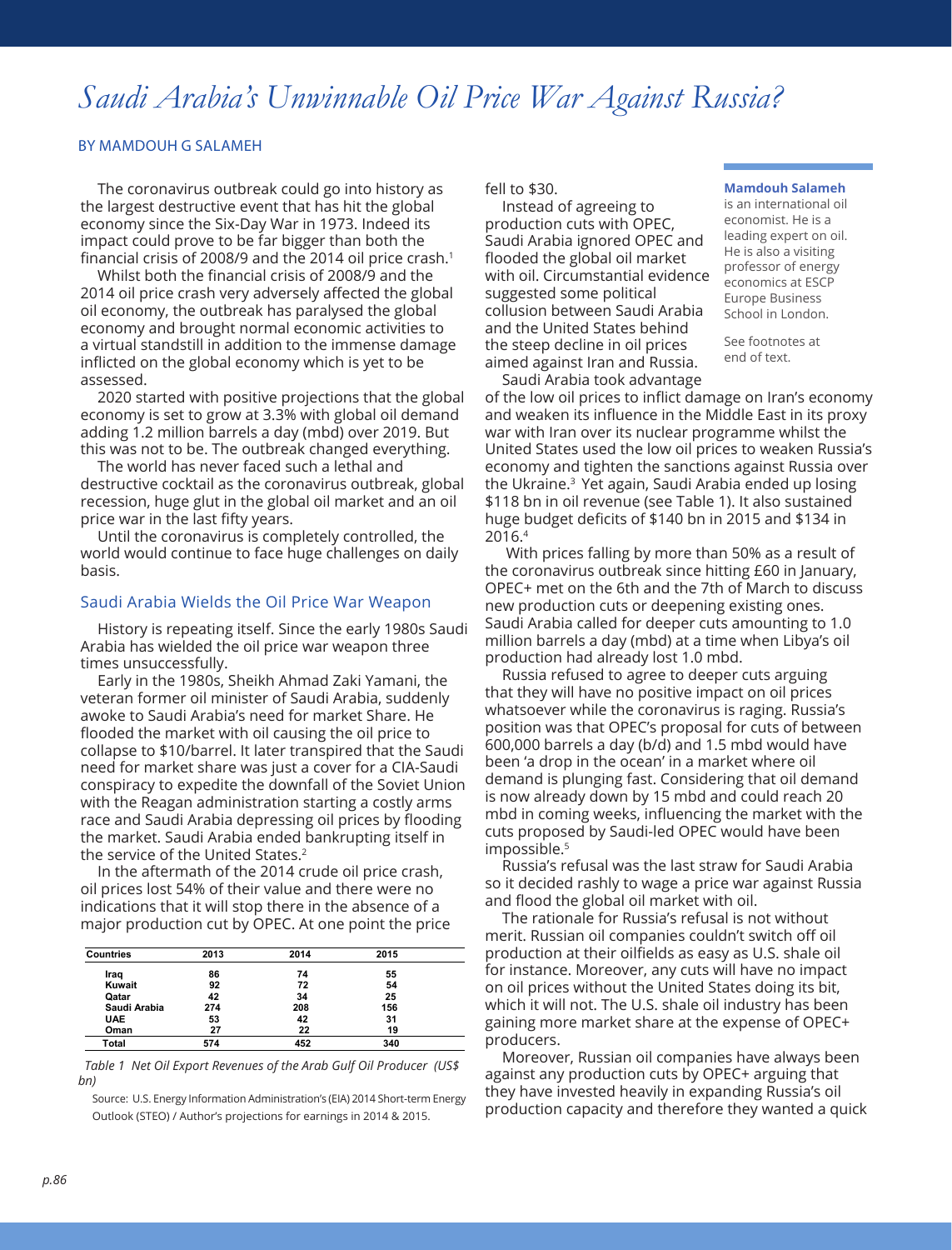

*Figure 1. OPEC Median Budgetary Break-even Price Source: OPEC "Break-even" Prices (Matthew Hulbert/European Energy* Review).

return on their investments. They also argued that OPEC+ cuts would have extended a lifeline to a sinking U.S. shale oil industry.

#### Saudi Oil Price War

Despite the bravado, Saudi Arabia can neither win a price war with Russia nor is able to flood the global oil market with oil for the following reasons.

The first reason is that Russia's economy can live with an oil price of \$25 a barrel for years compared with \$85-\$91for Saudi Arabia's (see Figure 1). Moreover, Russia's economy is highly advanced and well diversified compared with Saudi Arabia's overwhelmingly dependence on oil revenues.

The second reason is that Saudi Arabia doesn't have the production capacity to flood the global oil market with oil. Saudi Arabia has never ever had a production capacity of 12.5 mbd as it claims and will never ever achieve one. So the talk about raising its exports by 3.0 mbd is a farce. Its production peaked at 9.65 mbd in 2005 and has been in decline since.<sup>6</sup> Saudi Arabia can at best produce some 8.0-9.0 mbd with another 700,000 b/d to 1.0 mbd coming from storage. Current Saudi production comes from five giant but aging and fast-depleting oilfields discovered more than 70 years ago.

The third reason is that the lifting cost per barrel of Russia's largest oil producer, Rosneft, is now lower than that of Saudi Aramco. This is due to the falling ruble against the dollar. Russian oil companies earn dollars and other hard currencies for their exports but pay for their operations in ruble. The lower the ruble slides against the U.S. dollar, the lower the production costs of Russian oil companies. As a result, Rosneft's costs per barrel have fallen from \$3.1 to \$2.5 compared to a \$2.80 for Saudi Aramco.<sup>7</sup>

Without the influx of billions of dollars of oil money, multi-billion projects that are deemed vital for Vision 2030 for the diversification of the Saudi economy will be delayed or even shelved indefinitely. Moreover, the economy will not be able to create more than 6 million jobs needed to employ Saudi Arabia's youth. The economy could crash on the back of an oil price war with a mushrooming budget deficit estimated at \$116 bn.

To this could be added another loss of \$200 bn being a 10% devaluation of Saudi Aramco's shares raising the total to \$316 bn. Moreover, the devaluation of Saudi

Aramco shares is a major threat as Saudi citizens have been investing not only their own money but also borrowed money from banks to buy Aramco shares.<sup>8</sup>

The stability of Saudi Arabia depends on the Aramco domestic IPO, Public Investment Fund projects and diversification. All can be linked directly and indirectly to OPEC+ and oil prices.

If Saudi Arabia continues with its price war, it could end depleting both its sovereign wealth fund and its stored oil not to mention ending with probable bankruptcy of its economy and destabilization of the country.

The biggest loser in the current situation is the global economy and within the global economy the two largest losers could be Saudi Arabia and the U.S. shale oil industry.

#### Impact on U.S. Shale Oil Industry

Since its inception in 2008 the U.S. shale oil industry has never been profitable. If it was judged by the strict commercial criteria by which other successful companies are judged, it would have been declared bankrupt years ago.

U.S. shale drillers have been encouraged by easy liquidity provided by Wall Street and other investors to continue production even at a loss to pay some of their debts. In so doing, their outstanding debts have mushroomed to hundreds of billions of dollars leading to large number of bankruptcies among them.

And with a breakeven price ranging from \$48-\$68 a barrel and a well depletion rate of 70%-90% after first year production, the overwhelming majority of shale drillers can't survive low oil prices let alone a price war.

At \$30-35 oil, U.S. oil production could drop by around 1.5 mbd according to Russia's oil ministry. According to Russia, a \$45-\$55 a barrel is a fair price for oil currently. Such a price range would discourage costly projects and allow demand to grow.<sup>9</sup>

Still, President Trump's administration is under pressure to keep the industry alive even if on life support not only because it is a \$7-trillion industry employing more than 2% of the work force and therefore very important for the U.S. economy but also because it enables the United States to have a say in the global oil market along Russia and Saudi Arabia.

Many ideas are being considered for bailing it out including an import tax on all foreign oil imports to the US. One of these ideas sees the United States imposing a fee on imported oil or products. It engenders setting a floor price of \$50 a barrel. So if the import price goes down for instance to \$30, then an import fee of \$20.00 per barrel would be paid to the United States Treasury. Likewise, if the import price is \$50.00 a barrel or higher, then no fee is paid. $10$ 

Calling it a fee doesn't change the fact that it is a tax. It is no more than an opportunistic way to fleece the oil-exporting countries and save American tax payers the cost of bailing out the shale industry.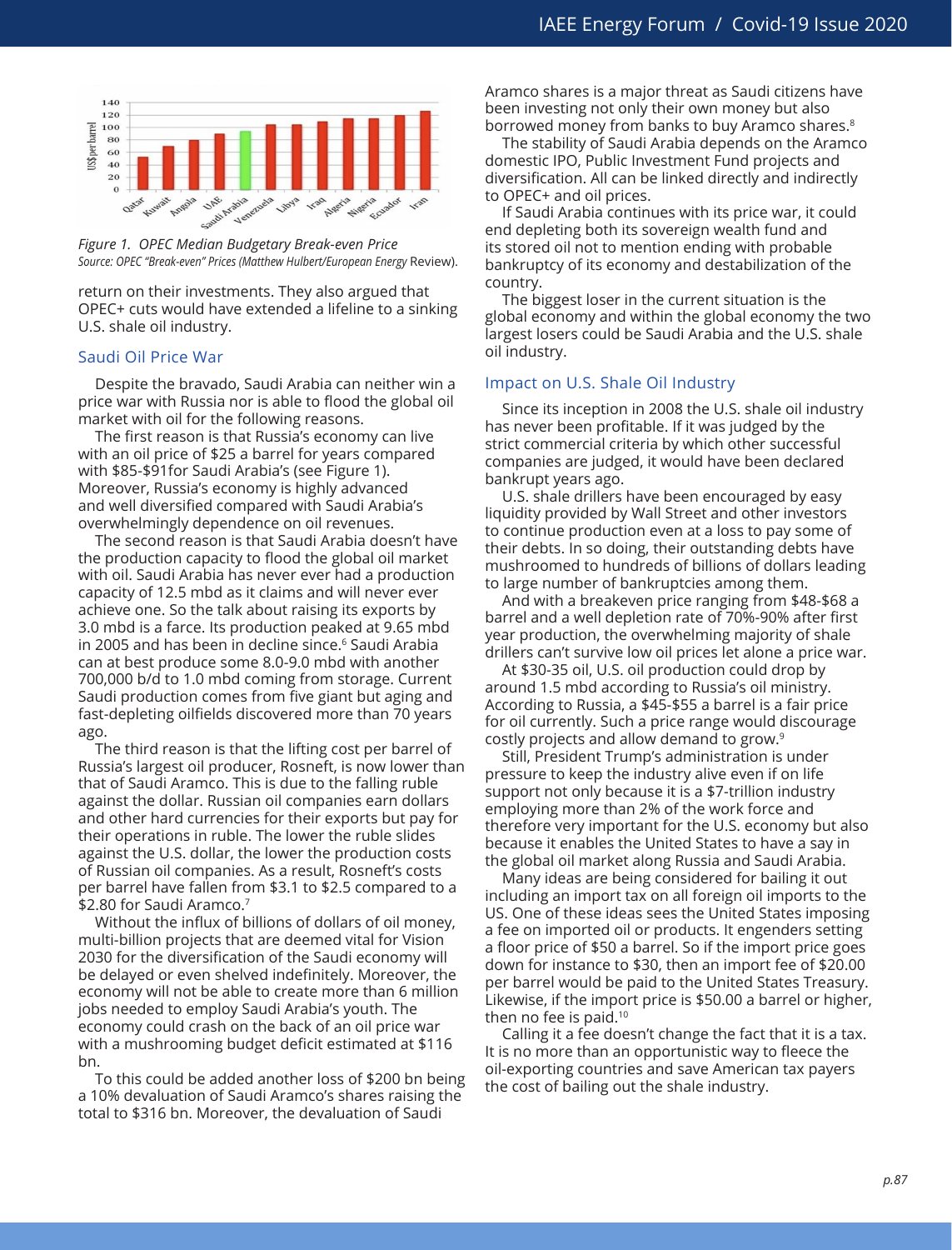#### Impact on Oil Prices

Crude oil prices have more than halved since hitting \$60 in January and could be expected to even fall to \$20 a barrel with oil majors even preparing for \$10 oil.<sup>11</sup>

Saudi Arabia has already announced that it is reducing government expenditures by US\$13.2 billion, or nearly 5% of its budget spending for 2020.12

Saudi Arabia says it can adapt to today's lower oil prices, but analysts are not buying this claim. Saudi Aramco Chief Executive Amin Nasser even claimed that his company is very comfortable with \$30 oil.

At \$30 a barrel, the Saudi wealth fund will deplete fast and reduced government spending will stall projects and increase the suffering of the non-oil sector. That's the near-term damage. The longerterm damage is the lack of funds for Vision 2030 which was already going downhill even before the oil price collapse as the promised multibillion foreign investment wasn't materializing. Saudi Arabia could go bankrupt in less than two years if the oil price remained at \$30 a barrel.

Globally, the double supply-demand shock in the oil market could lead to companies deferring as much as \$131 billion worth of oil and gas projects slated for approval in 2020.<sup>13</sup>

President Trump has been blowing hot and cold about the price war. On the one hand, he threatened to invoke the NOPEC bill to force Saudi Arabia to end the price war. Under NOPEC, the United States could sue OPEC for alleged price fixing.<sup>14</sup> However, this is an empty threat as OPEC is not a cartel and has never been one throughout its history. It won't stand scrutiny in a court of law. Moreover, it is the United States who has been manipulating oil prices for years.

On the other hand, The United States and Saudi Arabia have been discussing the idea of setting up an oil accord, Bloomberg reports, citing U.S. Energy Secretary Dan Brouillette. Such an accord would effectively amount to a cartel, which, by definition, is a group of independent market participants agreeing to act together to influence the market in a way favourable to them.15 But no decision has been taken yet.

However, for the United States to join Saudi Arabia in a new cartel proves not only that it is a hypocrite but it also undermines the NOPEC bill and exposes the United States' double standards where its interests are involved.

There is, however, a chance to rebalance oil markets if OPEC+ expands to include more producing countries, the head of the Russian sovereign wealth fund, Kiril Dmitriev, told Reuters in an interview.16 However, this could never work without U.S. involvement which isn't forthcoming. It has become patently obvious that efforts by OPEC+ in the past to deplete the glut and arrest the slide of oil prices are being undermined by the U.S. shale oil industry recklessly producing even at a loss and gaining market share at the expense of OPEC+ members.

## Saudis Not Bowing to Trump Admin Pressure to End Oil Price War

Saudi Arabia is resisting pressure by the Trump administration to end the price war according to a report by Aljazeera Satellite Television as quoted by Reuters.<sup>17</sup>

Saudi Arabia's latest move has put Washington in a difficult position. Saudi battle for market share has led to very low prices, but also undermined the shale industry.

A group of six U.S. senators wrote a letter to U.S. Secretary of State Mike Pompeo in the last week of March saying Saudi Arabia and Russia "have embarked upon economic warfare against the U.S."18

They called on Saudi Arabia to quit OPEC, reverse its policy of high output, partner with the U.S. in strategic energy projects or face consequences including tariffs, sanctions and much else.

#### **Conclusions**

Saudi Arabia risks being blamed for exacerbating the damage to the global economy by its price war. Moreover, by continuing the price war the Saudis are digging themselves deeper into a hole and facing bankruptcy of their economy and a destabilization of their country.

The Saudis have been for years hoodwinking the world about the size of their proven oil reserves and their production capacity and they are now at it again by claiming that they are comfortable with a \$30 oil and that they can flood the market with more oil from the 1st of April. Nothing is further from the truth.

Once the coronavirus outbreak is controlled, the global economy particularly China's will behave like somebody who has been starved of food while in quarantine. Once allowed to eat, his appetite will be rapacious and that will exactly be the same with the global oil demand which will probably double or perhaps triple oil imports to compensate for lost demand.

Soon the outbreak will be history with global oil demand and prices recovering all their recent losses.

#### Footnotes

<sup>1</sup> Based on Dr Mamdouh G Salameh's research and evaluation. 2 Mamdouh G Salameh, "What Is Behind the Steep Decline in the Crude Oil Prices: Glut or Geopolitics", published in September 2015 by the Arab Centre for Research & Policy Studies in Qatar.

<sup>3</sup> Seyed GholamHosein Hassantash, "Naimi in Yamani's Attire; Are Authorities in Riyadh Witless or Lying? History is Being Repeated", IAEE Energy Forum, 1st Quarter of 2015, p.21.

4 Mamdouh G Salameh, "Saudi Arabia's Vision 2030: A Reality or Mirage" posted by the USAEE Working Paper Series on 13 July 2016.

<sup>5</sup> Tsvetana Paraskova, "Russia Sees Oil Market Balance in 2021", posted by oilprice.com on 27 March 2020 and accessed on 28 March. 6 Mamdouh G Salameh, "Saudi Aramco: A Global Oil Giant with a Global Credibility Gap to Match", posted by the Research Centre of Energy Management (RCEM) at ESCP Europe Business School in London on 13 May 2019.